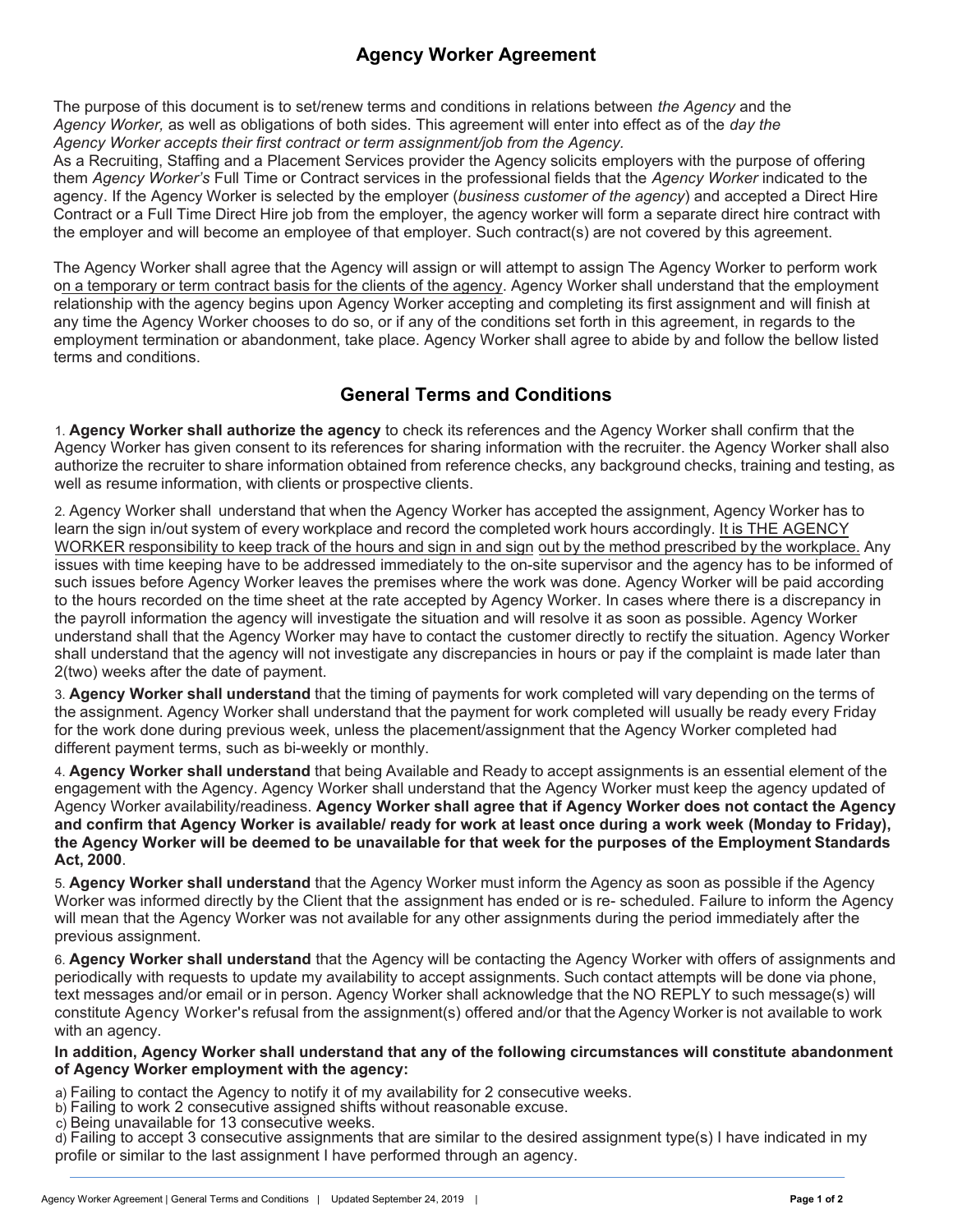**Agency Worker shall understand that if Agency Worker is deemed to have abandoned its position under this contract, Agency Worker will be provided with only the entitlements required by the Employment Standards Act, 2000.**

7. Agency Worker shall understand that the agency cannot guarantee the nature and the duration of the assignments offered. To help plan Agency Worker's work schedule Agency Worker shall understand and agree that when the Agency Worker accepts an assignment from the agency to perform its services for the agency's clients, the duration of such assignment(s) will be ONE DAY or such other time as may be estimated by the Agency. Agency Worker shall understand that, if the Agency Worker is requested back by the same client after the completion of the one day assignment or offered a different assignment by the agency and the Agency Worker accepts, it will be considered a new ONE DAY assignment. Agency Worker shall understand the temporary nature of the term assignments, and shall understand that there is no guarantee that the Agency Worker will be offered assignments / jobs continuously and every day.

8. **Agency Worker shall understand** that the Agency Worker shall inform the agency, as soon as possible, if any of the personal information such as addresses, phone number, banking info changes.

9. In case of an accident at work place, Agency Worker must notify the agency office as soon as possible and Agency Worker may be required to come into our office within 24 hours to fill out an accident report.

10.**Agency Worker shall authorize** the agency to share its personal and employment information, when requested to do so, with the Government organizations and assignment employers clients or prospective clients of the agency.

11.**Agency Worker shall understand** that agency's method of payment is Direct Deposit, with deposit statements being provided to the Agency Worker electronically via e-mail. Agency Worker shall understand that there may be delays in receiving pay if Agency Worker does not report the hours, if Agency Worker is late in turning in the time card or for other reasons such as bank or legal holidays, acts of God, electronic failures and agencies or bank errors. Agency Worker shall be responsible for contacting Agency Worker's bank to verify that funds were deposited in the account prior to trying to withdraw money.

In case of overpayment to the Agency Worker, the Agency Worker shall authorize the agency to either directly withdraw funds from Agency Worker's bank account or directly withhold any monies from future payments to the Agency Worker. Where a payment has been deposited to Agency Worker in error, Agency Worker will promptly repay the agency for all over payments by cheque or money order. Agency Worker also shall authorize the agency to contact the bank to verify any of the above information. Agency Worker shall understand that the agency will not be responsible for any overdrafts on Agency Worker's account and Agency Worker shall release the agency from any liability associated with the availability of funds including but not limited to bank fees, penalties, interest charges or other costs.

12. Agency Worker shall understand that certain assignments may require working more than 8 hours per day and provided that Agency Worker is available for those assignments, **Agency Worker shall have a choice to agree to work longer than 8 hours to a maximum of 12 hours per day when required. Agency Worker also may agree to work more than 48 hours per week up to 60 hours per week when required.** Agency Worker shall receive a copy of the "Information about hours of work and overtime pay". **Agency Worker shall understand that its consent to excess hours is revocable with a two weeks' notice given to the Agency.**

13. Agency Worker shall understand that vacations must be taken sometime in the 12 months after I becomes entitled to the vacation. **Agency Worker shall agree** that the vacation can be taken in the increments other than a full week, such as day(s) at a time.

14. **Agency Worker shall understand and agree** that the vacation pay earned through Agency Worker's employment will be accrued and the balance owing will be paid out in December of each calendar year or upon Agency Worker's request, at the time the vacation is taken.

15. **Agency Worker shall consent** to receive year end T-4 statement via email.

16. **Agency Worker shall agree** to receive commercial electronic messages in the form of, but not limited to job alerts, announcements, newsletters, assignment/placement coordination messages via email or SMS, etc. Agency Worker shall understand that at any time Agency Worker can unsubscribe from this communication option.

*Agency Worker shall understand that: If Agency Worker require special accommodation during the recruitment process Agency Worker can request them, and Agency Worker shall understand that every effort will be made to ensure that Agency Worker will have an access to the requested accommodation.*

*Agency Worker shall understand that: Failure to comply with customer rules, regulations, and policies may influence the customer to terminate Agency Worker's placement without notice, which can in turn lead to termination of Agency Worker's employment with the agency.*

*Agency Worker shall hereby certify that the statements made by me on the registration form, my resume and other supporting forms completed by Agency Worker are correct. Agency Worker has read, understood and accepted the stated above Terms and Condition of the relationship with the agency.*